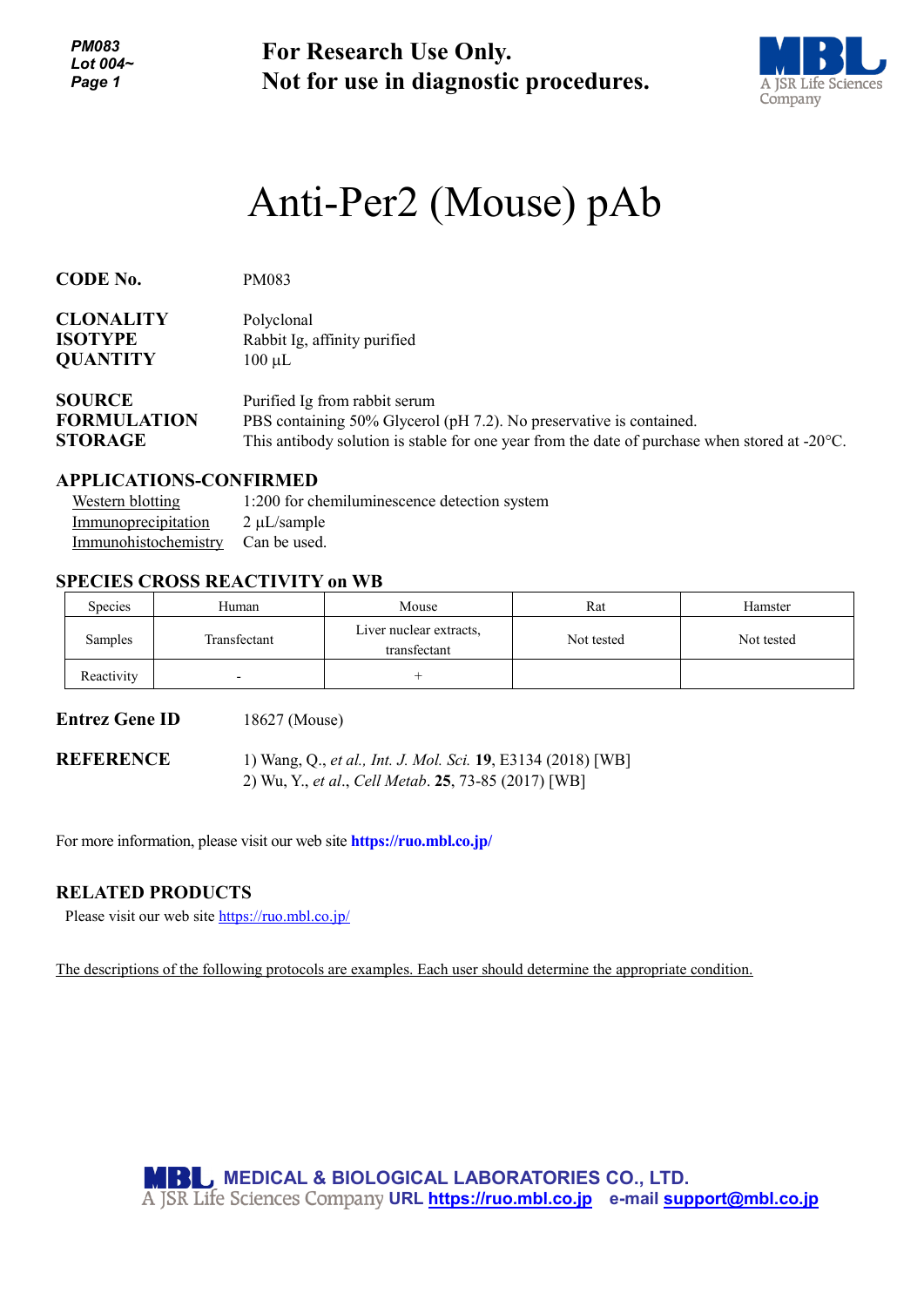## **SDS-PAGE & Western blotting**

- 1) Mix 5 µL of mouse liver nuclear extract with 5 µL of Laemmli's sample buffer.
- 2) Boil the samples for 5 min. and centrifuge. Load 10 µL of the sample per lane in a 1-mm-thick SDS-polyacrylamide gel (7.5% acrylamide) for electrophoresis.
- 3) Blot the protein to a polyvinylidene difluoride (PVDF) membrane at  $1 \text{ mA/cm}^2$  for  $1 \text{ hr}$  in a semi-dry transfer system (Transfer Buffer: 25 mM Tris, 190 mM glycine, 20% MeOH). See the manufacturer's manual for precise transfer procedure.
- 4) To reduce nonspecific binding, soak the membrane in 10% skimmed milk (in PBS, pH 7.2) overnight at 4°C.
- 5) Wash the membrane with PBS-T [0.05% Tween-20 in PBS] (5 min. x 3 times).
- 6) Incubate the membrane with primary antibody diluted with 1% skimmed milk (in PBS, pH 7.2) as suggested in the **APPLICATION** for 1 hr. at room temperature. (The concentration of antibody will depend on the conditions.)
- 7) Wash the membrane with PBS-T (5 min. x 3 times).
- 8) Incubate the membrane with 1:10,000 Anti-IgG (Rabbit) pAb-HRP (MBL; code no. 458) diluted with 1% skimmed milk (in PBS, pH 7.2) for 1 hr. at room temperature.
- 9) Wash the membrane with PBS-T (5 min. x 3 times).
- 10) Wipe excess buffer on the membrane, then incubate it with Immobilon Western Chemiluminescent HRP Substrate (Merck Millipore; code no. WBKLS0100) for 1 min. Remove extra reagent from the membrane by dabbing with paper towel, and seal it in plastic wrap.
- 11) Expose to an X-ray film in a dark room for 30 sec. Develop the film as usual. The condition for exposure and development may vary.

(Positive control for Western blotting; Mouse liver nuclear extract (ZT18))